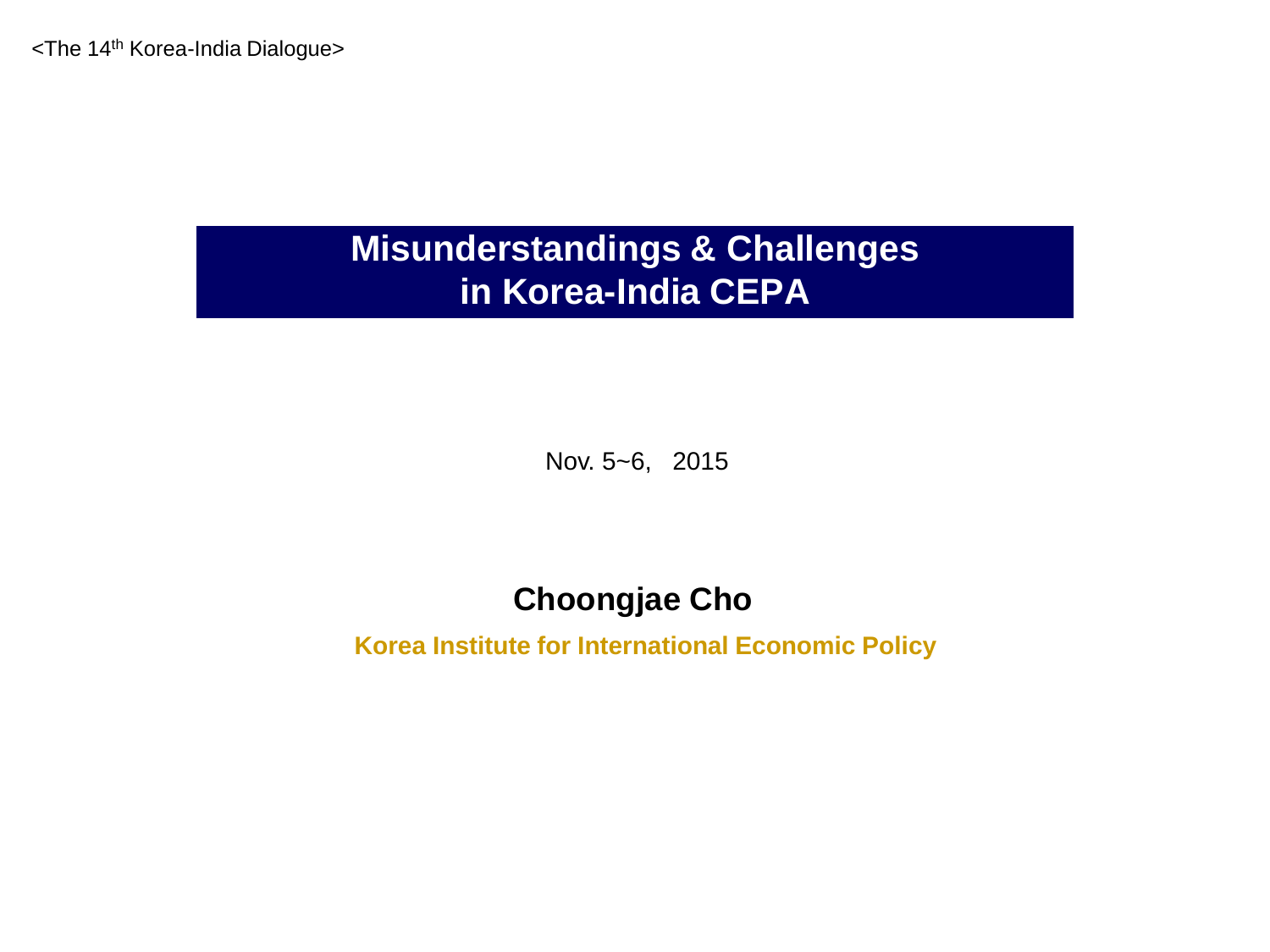# **Two Misunderstandings**

**1. Since CEPA took in force** 

**only India's trade deficit has been further expanded** 

**2. Indian mango export to Korea has been restricted due to excessively stringent SPS measures of Korea**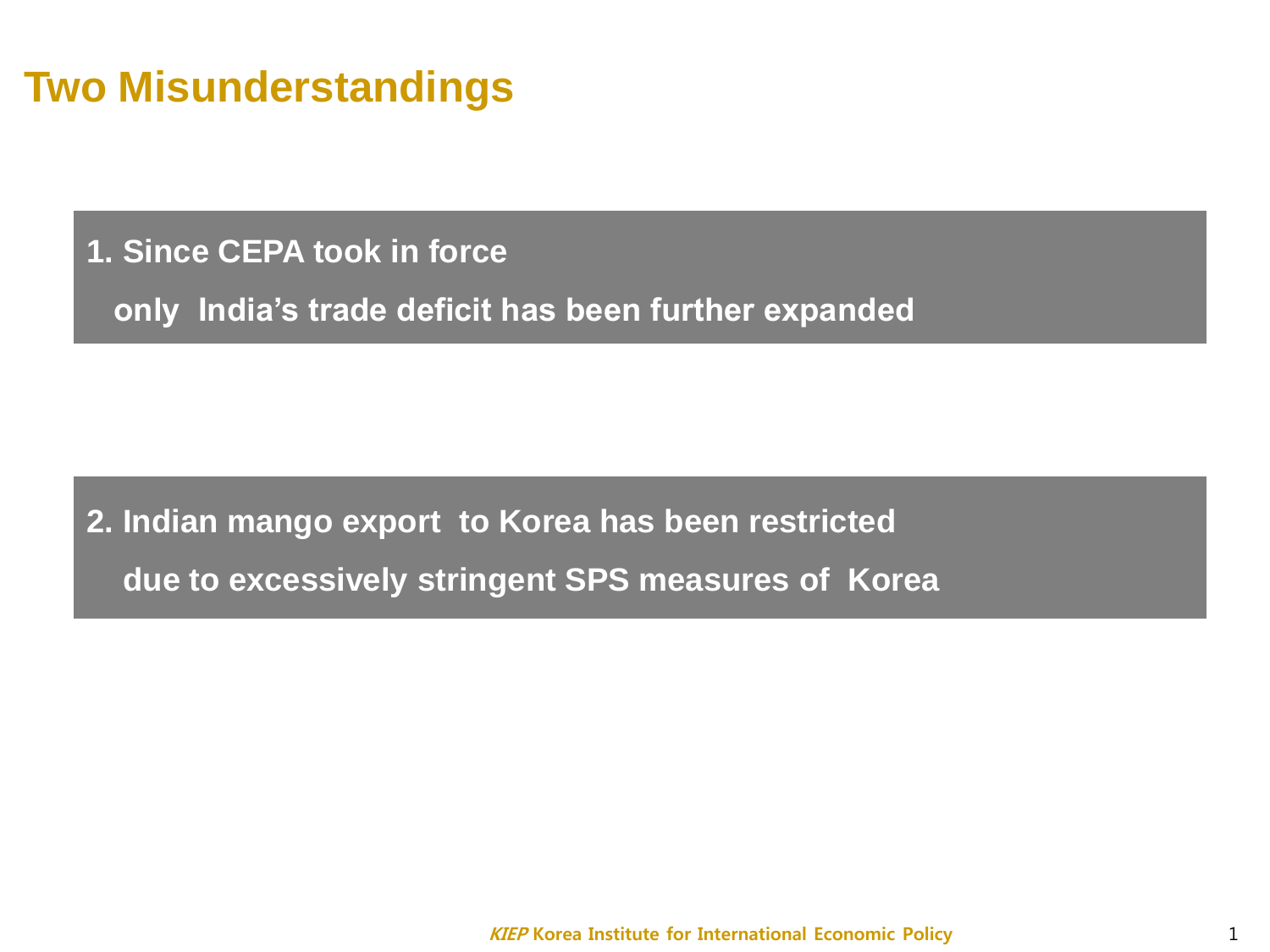# **Is it really so ?**

### **Despite the stagnation of trade volume, trade imbalance got worse**

- $\triangleright$  While the trade volume decreased approximately 12% over the past three years, trade imbalance increased 57.7% (Kita.net)
- India's trade imbalance has been larger than that of Korea (Min. of Commerce and Industry)
- Since CEPA took in force, trade imbalance gap between the both has been 2~3 billions annually



**KIEP Korea Institute for International Economic Policy**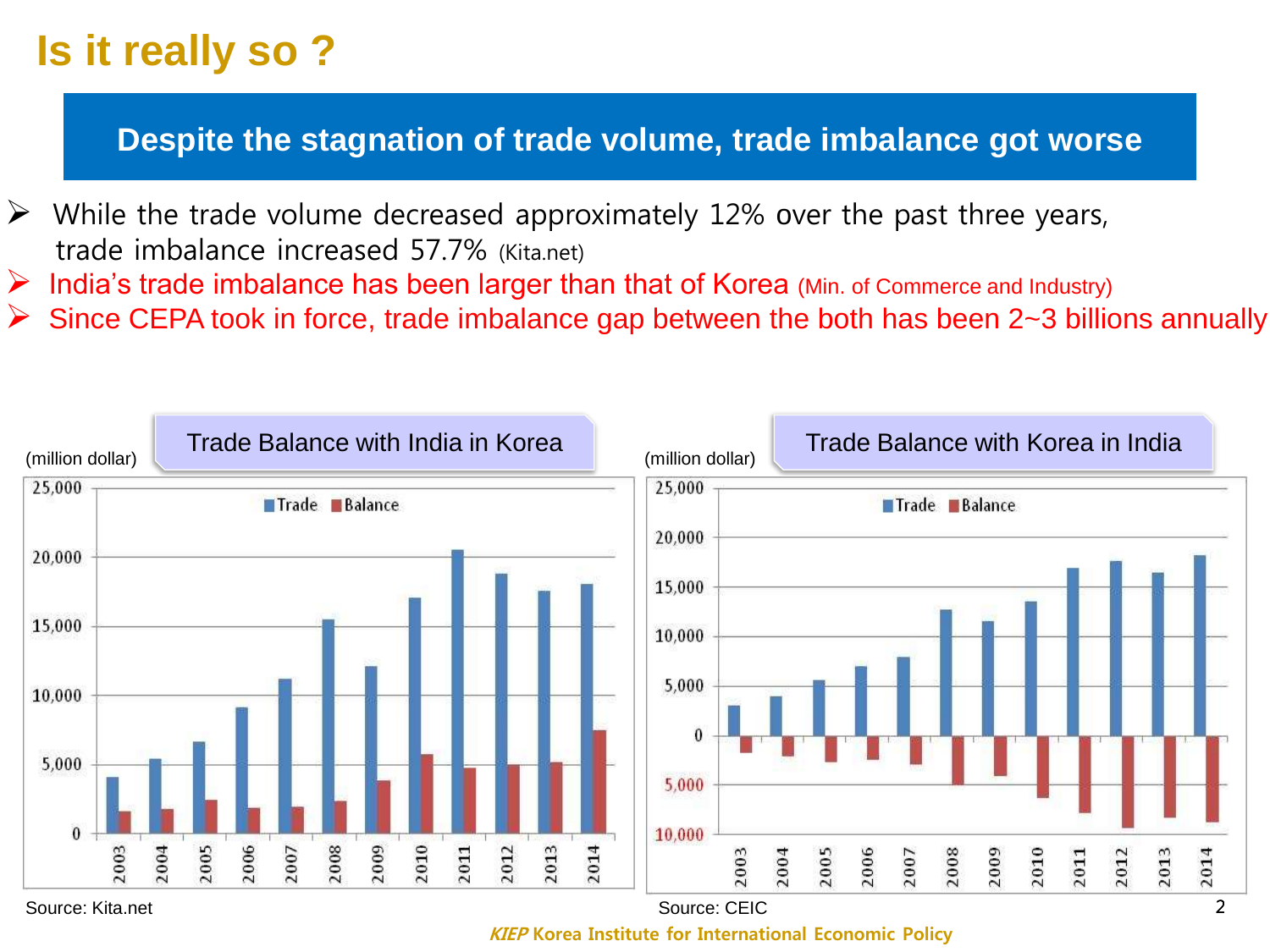# **Is it really so ?**

### **The problem is a mismatch in statistics**

 $\triangleright$  India's import from Korea, which was small, has been overestimated since 2012

 $\triangleright$  India's Export to Korea, which was large, has been underestimated all the way

Comparison of Export and Import between Korea and India



Source: Kita.net, CEIC Source: Kita.net, CEIC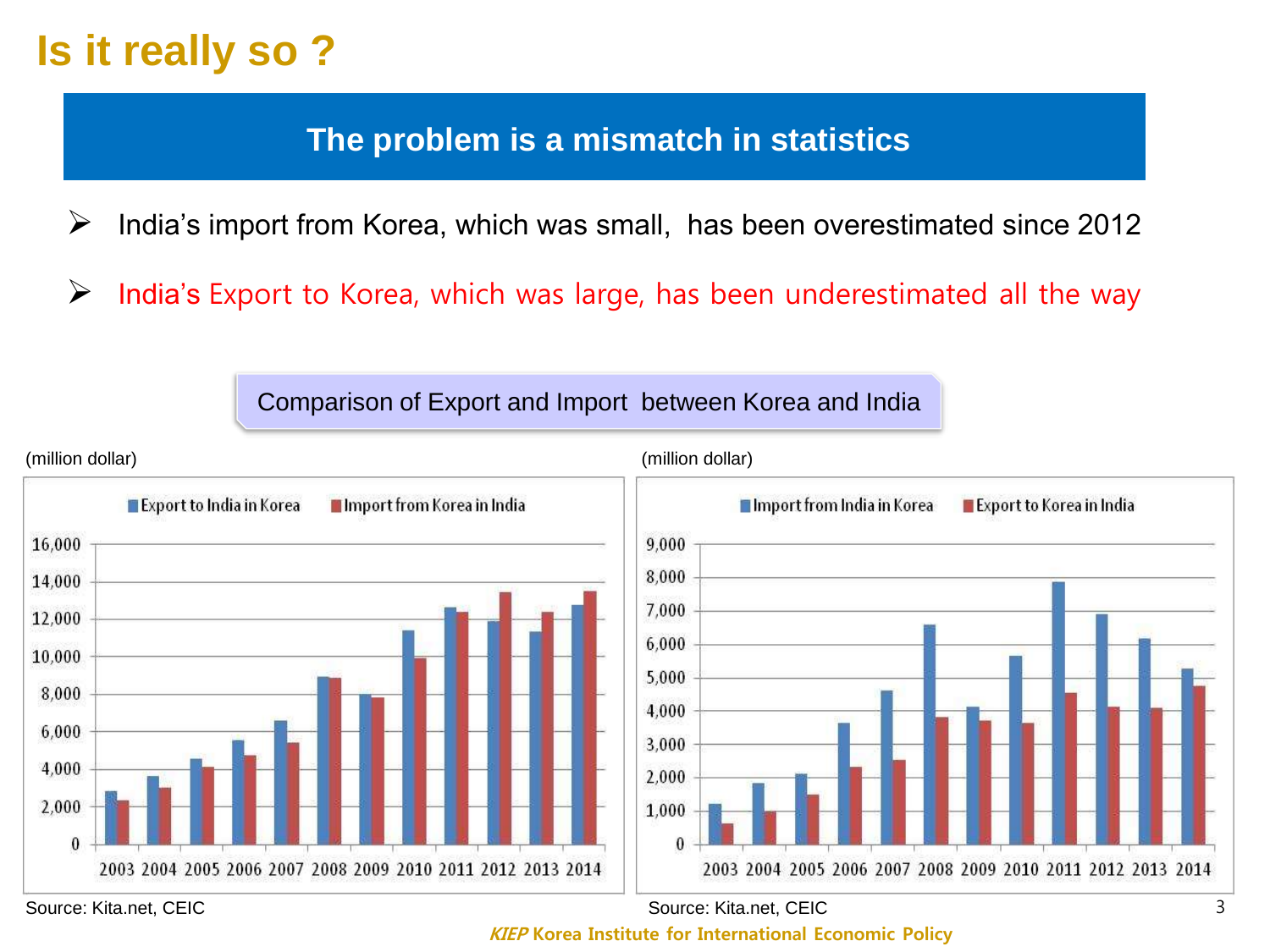# **Indian naphtha has been a main cause of mismatch in statistics**

**Naphtha is one of the largest beneficiary of items in CEPA**

- > Import duty of Naphtha is zero since 2010 CEPA
- $\triangleright$  India was the largest exporter of Naphtha to Korea from 2010 to 2012

| Comparison of Export and Import | Naphtha (HS 271012) Trade |
|---------------------------------|---------------------------|
| between Korea and India         | between Korea and India   |
|                                 |                           |



(unit : million dollar)



|         | <b>Import from</b><br><b>India in Korea</b><br>(KITA.Net) | <b>Export to</b><br>Korea in India<br>(commerce.nic.in | <b>Balance</b> |
|---------|-----------------------------------------------------------|--------------------------------------------------------|----------------|
| 2010/11 | 3,184                                                     | 798                                                    | 2,386          |
| 2011/12 | 4,509                                                     | 1,294                                                  | 3,215          |
| 2012/13 | 3,569                                                     | 761                                                    | 2,808          |
| 2013/14 | 2,244                                                     | 347                                                    | 1,897          |
| 2014/15 | 1,380                                                     | 599                                                    | 781            |

Source: Kita.net. CEIC Source: Kita.net, Ministry of Commerce and Industry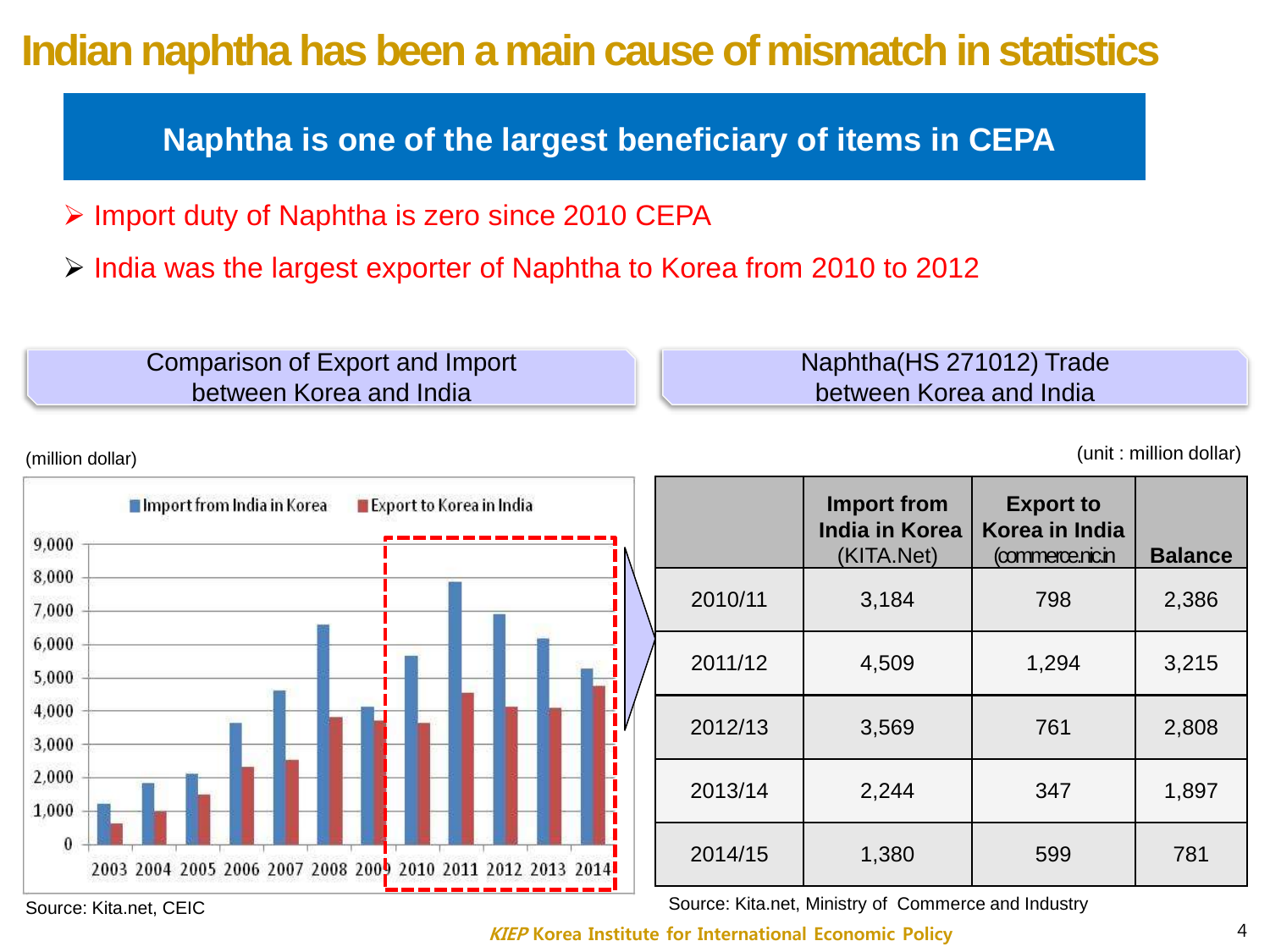# **No reason for Korea to tackle mango import from India**

Status of Tariff rate for Imported Mango in Korea

**HS 080450, MFN Rate 30%, As of 2015** 

| Country          | <b>Import Duty</b> | <b>FTA</b> |
|------------------|--------------------|------------|
| <b>Australia</b> | 24%                |            |
| Canada           | 27%                |            |
| Colombia         | 25.7%              |            |
| <b>India</b>     | 18.8%              |            |
| Peru             | 15%                | O          |
| <b>Turkey</b>    | 30%                |            |
| <b>USA</b>       | 18%                |            |
| <b>ASEAN</b>     | 30%                |            |
| <b>EU</b>        | 19%                |            |
| <b>Taiwan</b>    | 30%                | X          |



### Trends of Tariff Reduction of Mango in Korea-India CEPA

**Type of Tariff Reduction** 

**: SEN,** to be reduced by 50% within 8 years

| Year          | 2009 | 2010                                   | 2011 | 2012 | 2013 |
|---------------|------|----------------------------------------|------|------|------|
| <b>Tariff</b> |      | $30\%$   28.1%   26.2%   24.4%   22.5% |      |      |      |

| Year          | 2014  | 2015  | 2016  | $2017 -$ |
|---------------|-------|-------|-------|----------|
| <b>Tariff</b> | 20.6% | 18.8% | 16.9% | 15.0%    |

Source: Kita.net,

Source: Kita.net,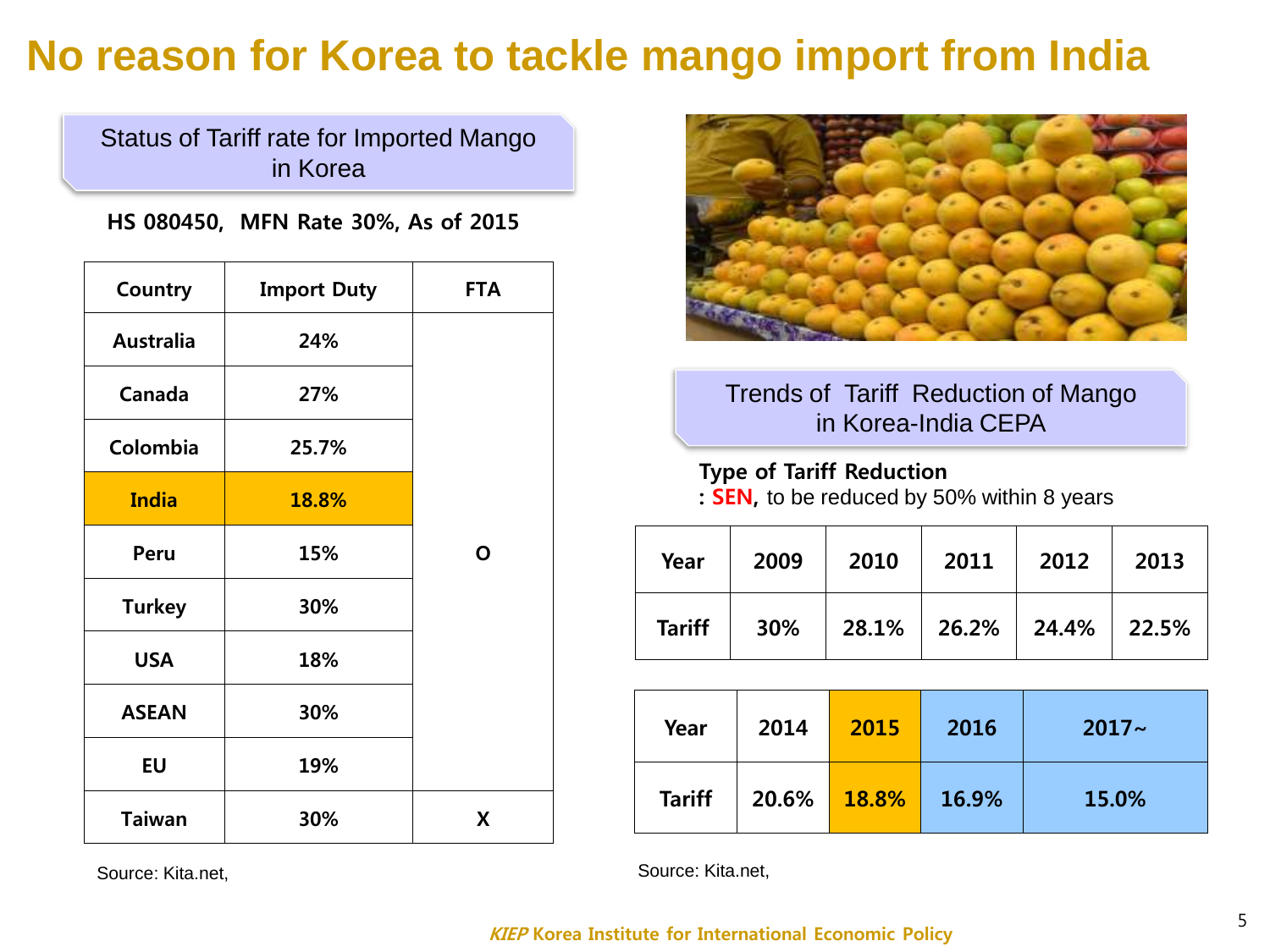**Low utilization and No implementation of upgrade**

- $\triangleright$  The lowest utilization rate among all the FTAs
- $\triangleright$  Joint Committee has not been held since 2011

|                                           | 2012(A)    |            | 2013(B)    |            | Change (B-A)             |                              |
|-------------------------------------------|------------|------------|------------|------------|--------------------------|------------------------------|
| Country                                   | Export (%) | Import (%) | Export (%) | Import (%) | Export (%)               | Import (%)                   |
| Chile                                     | 75.2       | 97.9       | 78.8       | 98.5       | 3.6                      | 0.6                          |
| <b>EFTA</b>                               | 79.8       | 61.9       | 80.0       | 41.4       | 0.2                      | $\triangle$ 20.5             |
| <b>ASEAN</b>                              | 37.7       | 73.8       | 38.7       | 75.6       | 1.0                      | 1.8                          |
| India                                     | 36.2       | 52.7       | 42.9       | 61.0       | 6.7                      | 8.3                          |
| EU                                        | 81.4       | 66.8       | 80.8       | 67.8       | $\triangle$ 0.6          | 1.0                          |
| Peru                                      | 78.0       | 92.0       | 91.8       | 97.9       | 13.8                     | 5.9                          |
| <b>USA</b>                                | 68.9       | 61         | 76.1       | 67.3       | 7.2                      | 6.3                          |
| Turkey                                    | -          | -          | 70.0       | 69.0       | $\overline{\phantom{a}}$ | $\qquad \qquad \blacksquare$ |
| All FTAs<br>Source: Korea Customs Service | 62.7       | 67.0       | 66.9       | 69.0       | 4.2                      | 2.0                          |

### Korea's Utilization Rate by FTA

Source: Korea Customs Service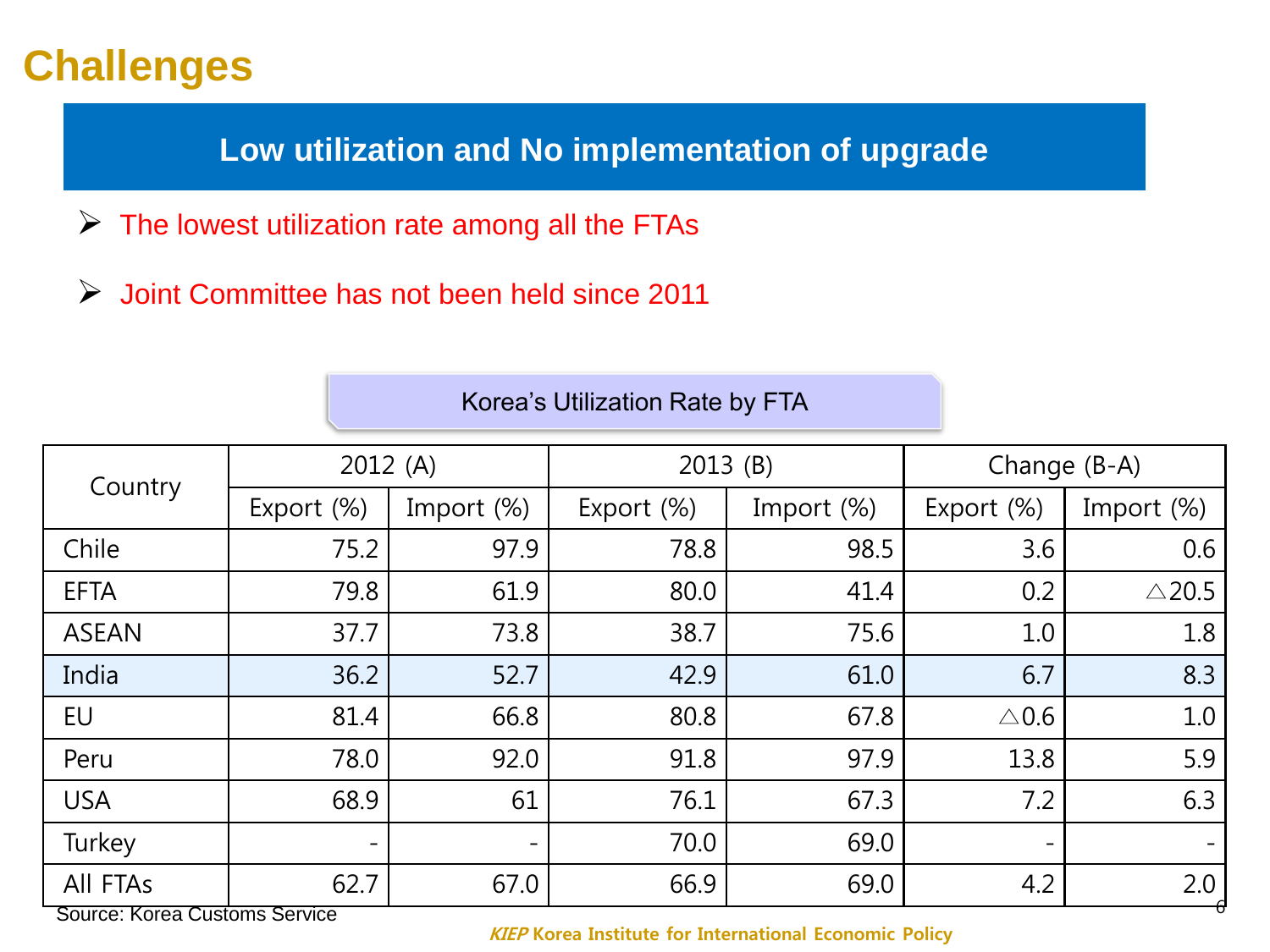# **To focus on CEPA improvement**

- $\triangleright$  To increase concessional rate, to accelerate tariff reduction and to simplify rules of origin
- $\triangleright$  To increase CEPA utilization rate ultimately
- $\triangleright$  Korea's concessional level is disadvantageous to that of Japan in the long term

| <b>CEPA</b>      | <b>Schedule of Concessions</b>    |                        |                        |                       |                        |                     |            |                   |                                                        |
|------------------|-----------------------------------|------------------------|------------------------|-----------------------|------------------------|---------------------|------------|-------------------|--------------------------------------------------------|
| India-<br>>Korea | To be<br>abolished<br>immediately | $E-5$                  | Sub-<br>total          | $E-8$                 | Sub-<br>total          | <b>RED</b>          | <b>SEN</b> | <b>Total</b>      | <b>Outside of</b><br><b>Concessions</b><br><b>List</b> |
|                  | 34.8%                             | 14%                    | 52.4%                  | 22.1%                 | 74.5%                  | 8.5%                | 2.4%       | 85.5%             | 14.5%                                                  |
| India-<br>>Japan | To be<br>abolished<br>immediately | <b>B5</b>              | Sub-<br>total          | <b>B7</b>             | Sub-<br>total          | <b>B10</b>          |            | <b>Total</b>      | <b>Outside of</b><br><b>Concessions</b><br><b>List</b> |
|                  | <b>Around</b><br>7.6%             | <b>Around</b><br>10.0% | <b>Around</b><br>17.6% | <b>Around</b><br>0.1% | <b>Around</b><br>17.7% | <b>Around 72.0%</b> |            | <b>Around 90%</b> | Around 10%                                             |

Note 1) The table is prepared according to the schedule of concessions of concerned countries.

2) E-5 and E-8 of Korea mean "to be abolished within 5 and 8 years" respectively. RED indicates "to be reduced to 1-5% within 8 years", and SEN means "to be reduced by 50% within 10 years"

3) B5, B7, and B10 indicate "to be abolished within 5, 7, and 10 years" respectively.

4) Tariff reductions differ between the two FTAs in that in the case of the Korea-India CEPA, it will be 1/n, meaning,

E-5would indicate 1/5 reduction while in the case of the Japan-India CEPA, it will be 1/(n+1), thus, B5 would mean 1/6 reduction. Source: KITA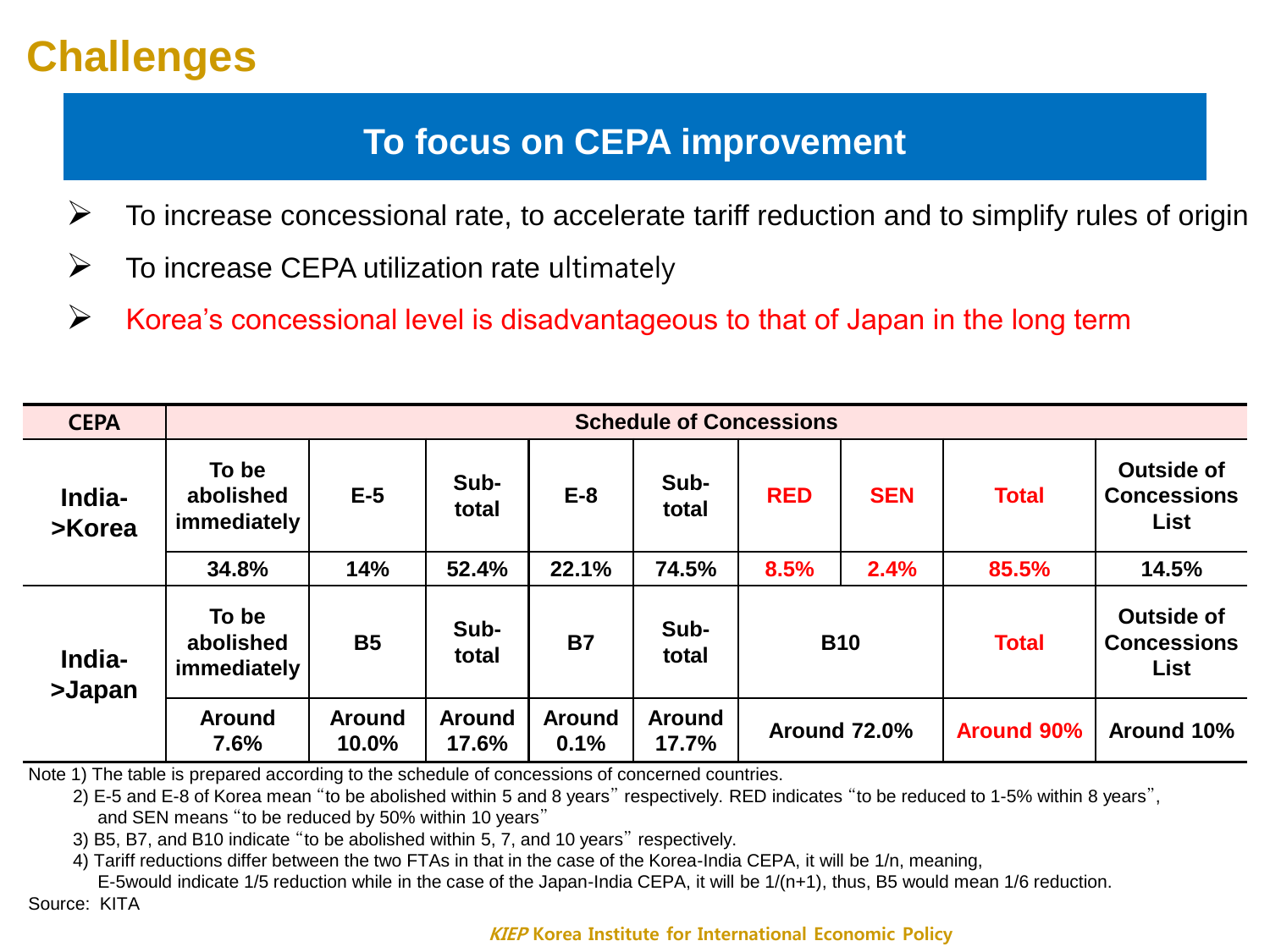### **Trade imbalances and structural improvements are long term challenges**

Change in Korea's TSI (Trade Specification Index) over India during the last 10 years









### **KIEP Korea Institute for International Economic Policy** Source: Ministry of Commerce and Industry, India <sup>8</sup>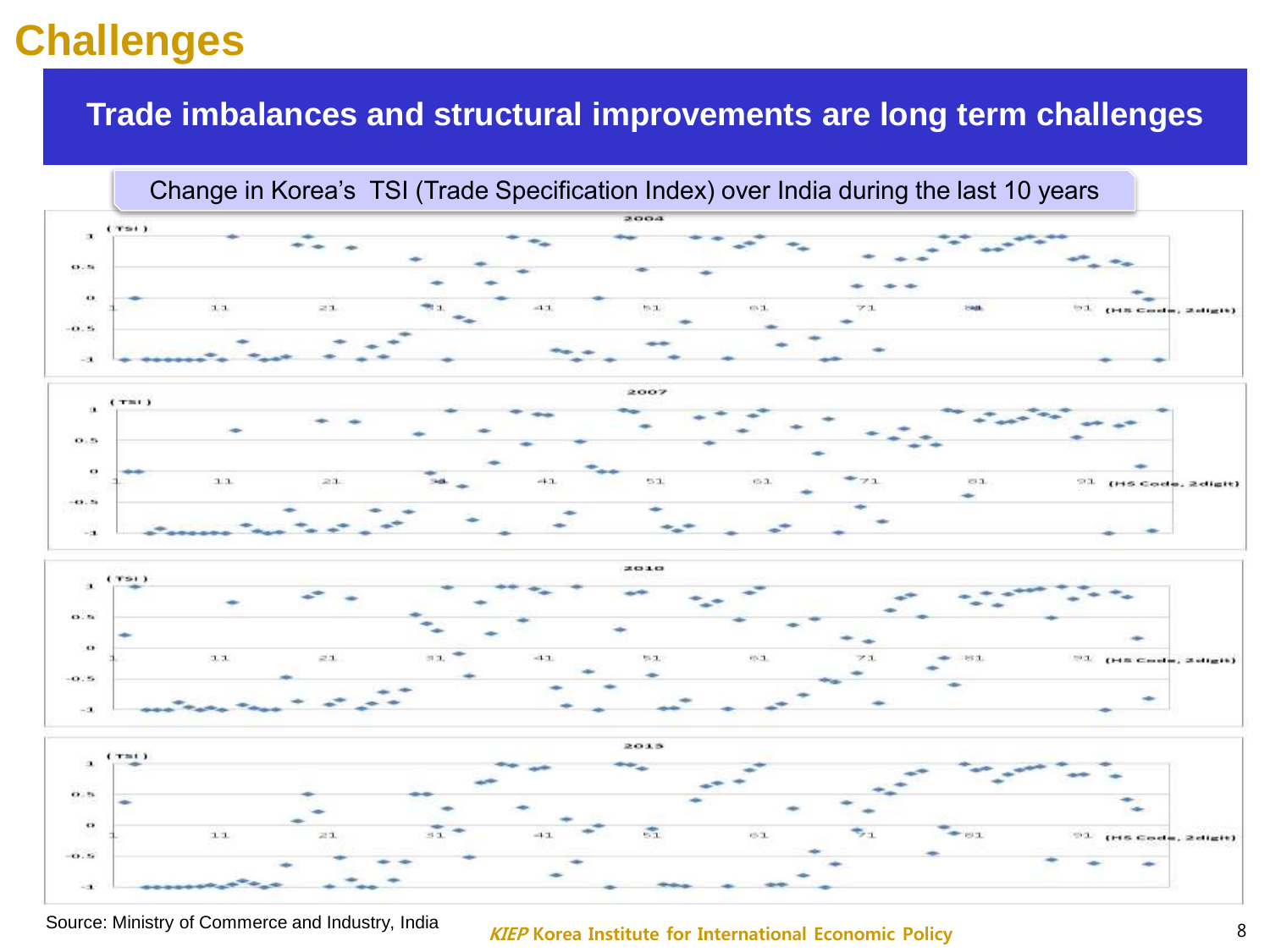### **To concentrate on GVC rather than trade volumes and imbalances**

### $\triangleright$  Korea's export to India contributes to India's export to the other countries

### $\triangleright$  HMI is the largest exporter and a huge tax contributor with more than 1 lakh employees

#### **Exports**

Hyundai Motor India Ltd (HMIL) is the country's largest passenger car exporter. HMIL began exporting cars in 1999 when it shipped a batch of 20 Santro's to Nepal and it reached the first milestone of exporting 100,000 cars in four years and ten months in October, 2004. In October, 2005 it exported its 200,000th car followed by its 300,000th & 400,000th car in October, 2006 and August, 2007 respectively. By exporting the 1,000,000th car in February, 2010, HMIL become the 'Fastest' Indian passenger car manufacturer to achieve this stupendous milestone in record time.

Since inception of Hyundai Motor in India, it has become the leading exporter of passenger cars with a market share of 48% of the total exports of passenger cars from India, making it a significant contributor to the Indian Automobile Industry.



Currently, Hyundai Motor India is exporting six of its popular models namely - Santro, i10, i20, Accent, Eon and Verna to 119 countries. In 2012, in spite of a global slowdown, Hyundai Motor India exported a total of Source: Ministry, India 9, 2008, India 9, 2008, India 9, 2008, India 9, 2008, India 9, 2008, India 9, 2008, India 9, 2008, India 9, 2008, India 9, 2008, India 9, 2008, India 9, 2008, India 9, 2008, India 9, 2008, India 9,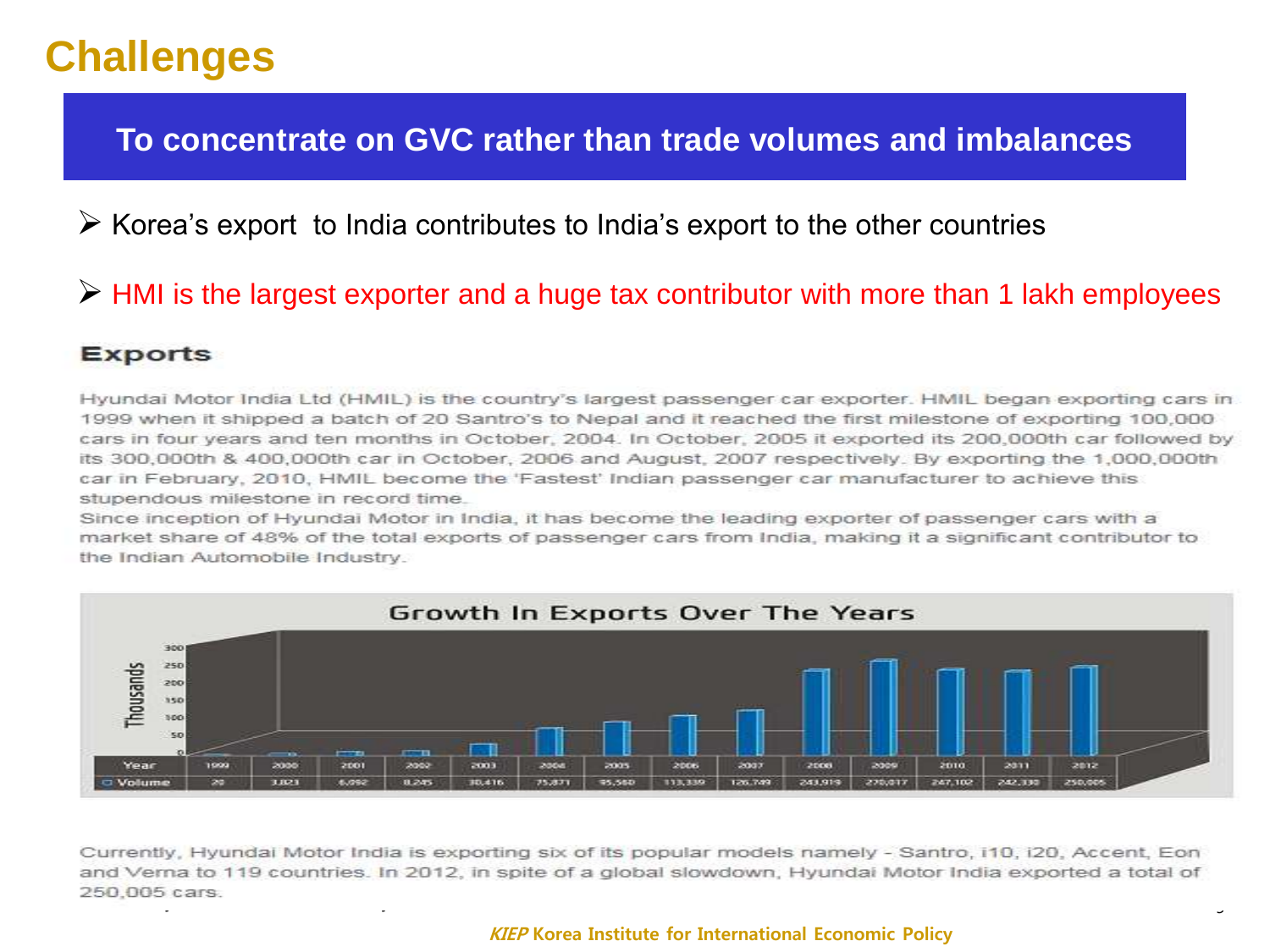**The most efficient way to enhance GVC is to expand mutual investment** 

- $\triangleright$  Mutual investment is too low to compare to their economic sizes and potential
- $\triangleright$  India is the 16<sup>th</sup> largest investment destination for Korea.
- $\triangleright$  The share of Korea among foreign investments into India is fairly small



Source: Korean EXIM Bank

Source: DIPP, Ministry of India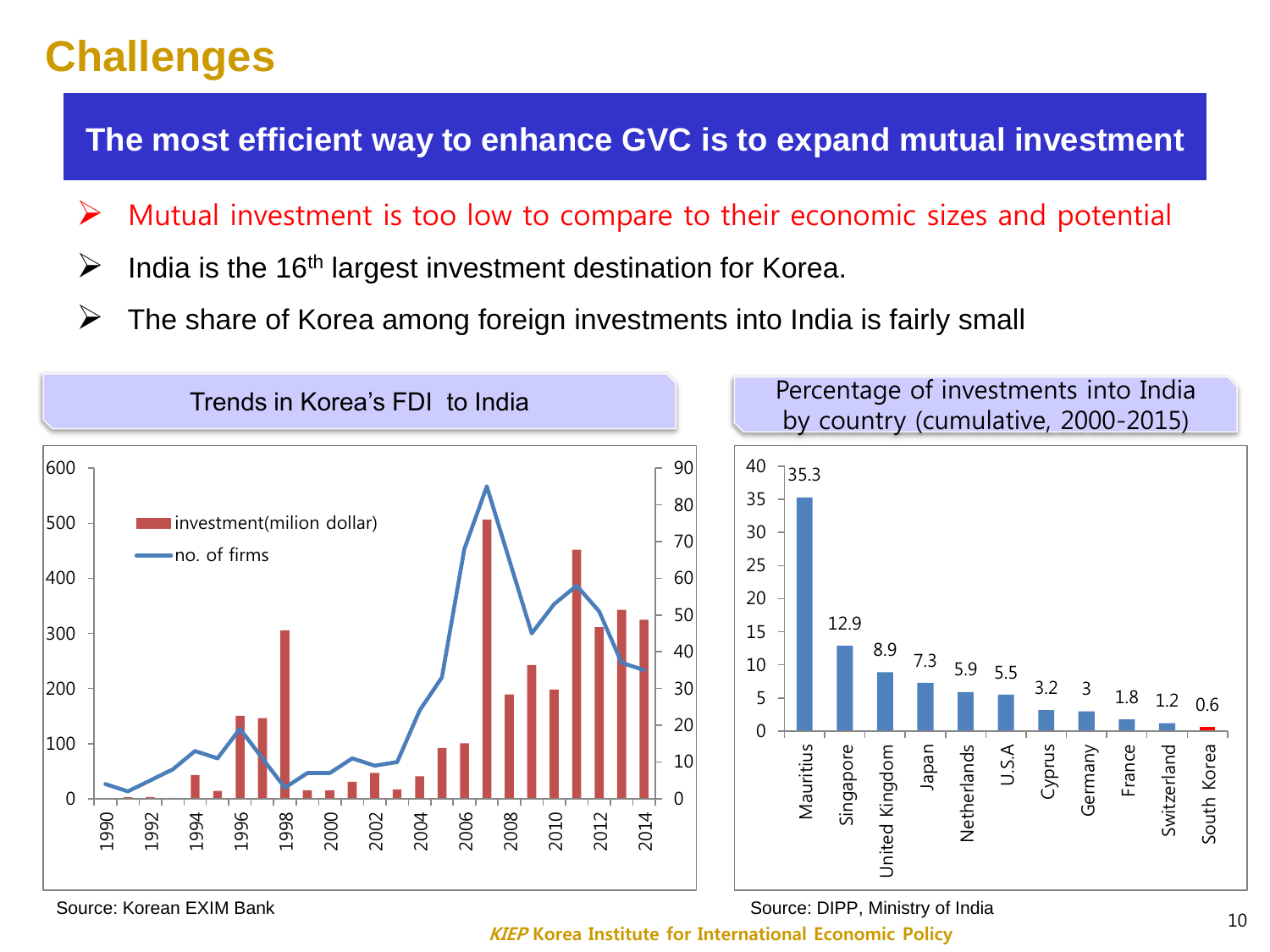### **Expand the scope of trade to the service sector**

- $\triangleright$  Indian IT Professionals, R&D, movies, tourism and education have very high potential
- $\triangleright$  New Aviation Agreement between both requires active use

Concessions of Movement of People in Korea-India CEPA Agreement

**About 90 lists Belong to IT specialists**

**Total 163 professional fields are open** 





어진 천재들의 세상 뒤집기 한판/